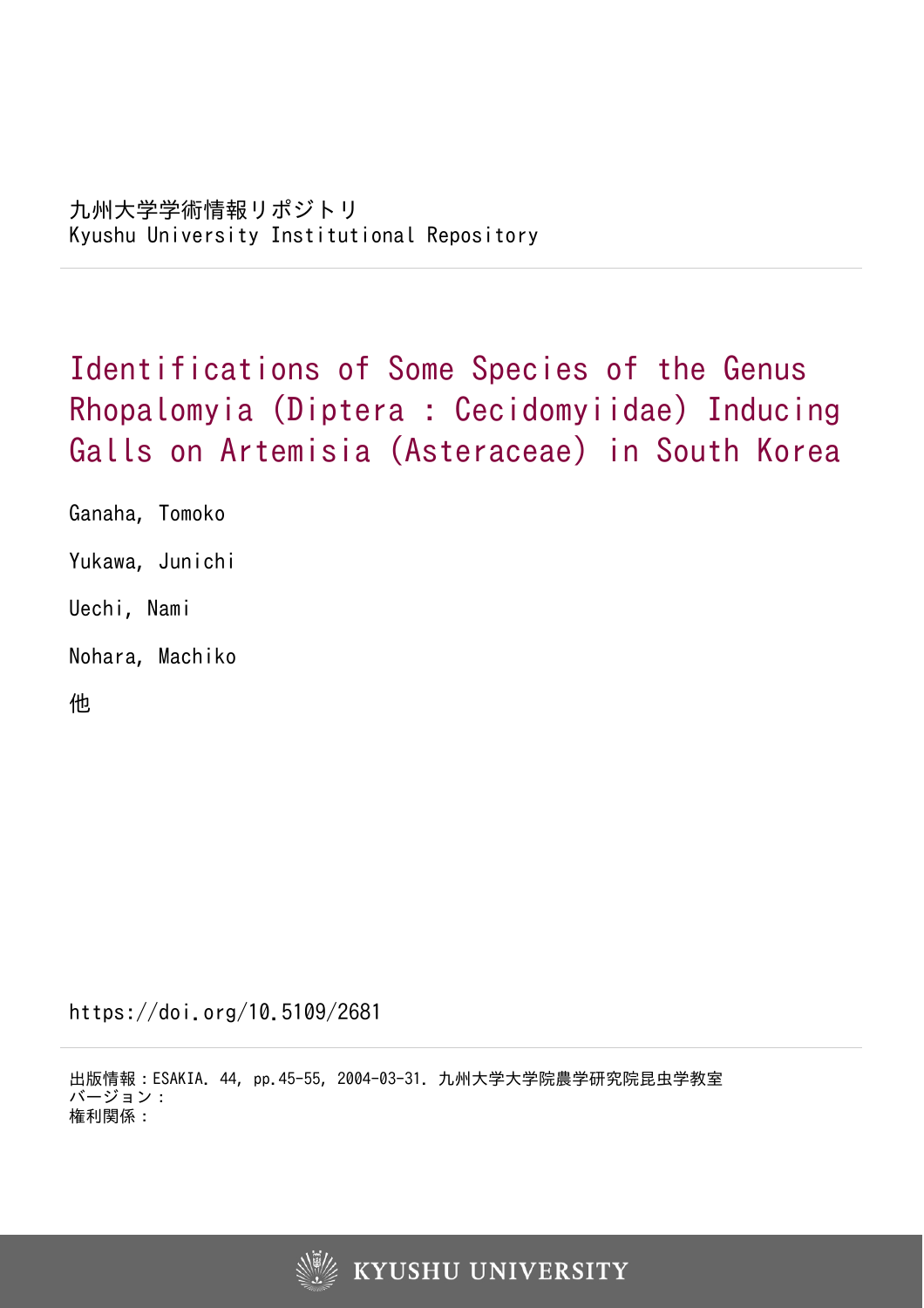# Identifications of Some Species of the Genus Rhopalomyia (Diptera: Cecidomyiidae) Inducing Galls on Artemisia (Asteraceae) in South Korea\*

## Tomoko GANAHA, Junichi YUKAWA

Entomological Laboratory, Faculty of Agriculture, Kyushu University, Fukuoka, <sup>8</sup> 12-858 1 Japan

### Nami UECHI, Machiko NOHARA

Entomological Laboratory, Graduate School of Bioresource and Bioenvironmental Sciences, Kyushu University, Fukuoka, <sup>8</sup> 12-858 1 Japan

and

### Jong-Cheol PAIK

Department of Applied Biology, Sunchon National University, Jeonnam, 540-742 Korea

Abstract. In 2003, four species of the genus *Rhopalomyia* (Diptera: Cecidomyiidae) were collected from *Artemisia* species (Asteraceae) in Cecidomyiidae) were collected from Artemisia species (Asteraceae) in South Korea. To identify these species, morphological features, gall appearance, host plant species, and DNA sequence data of each species were compared with those of respective *Rhopalomyia* species that induce similar galls on Artemisia species in Japan. Three of the four South Korean Rhopalomyia species were identical with Japanese Rhopalomyia species. respectively; they are  $R$ . struma,  $R$ . yomogicola, and  $Rhopalomyia$  sp. that respectively; they are R. struma, R. yomogicola, and Rhopalomyia sp. that induces globular axillary bud galls. In the case of Rhopalomyia sp., DNA sequence data indicated that speciation could be initiated by geographical isolation prior to host shifting. Remaining one species that was collected from terminal bud galls on Artemisia capillaris in South Korea was different from the Japanese species that induces a similar gall on A. princeps and A. montana. This South Korean gall midge will be described as a new species elsewhere in the future.  $\overline{a}$ 

Key words: Rhopalomyia, Cecidomyndae, Artemisia, gall, Korea,

<sup>\*</sup> Contribution from the Entomological Laboratory, Faculty of Agriculture, Kyushu University, Fukuoka (Ser. 5, No. 109).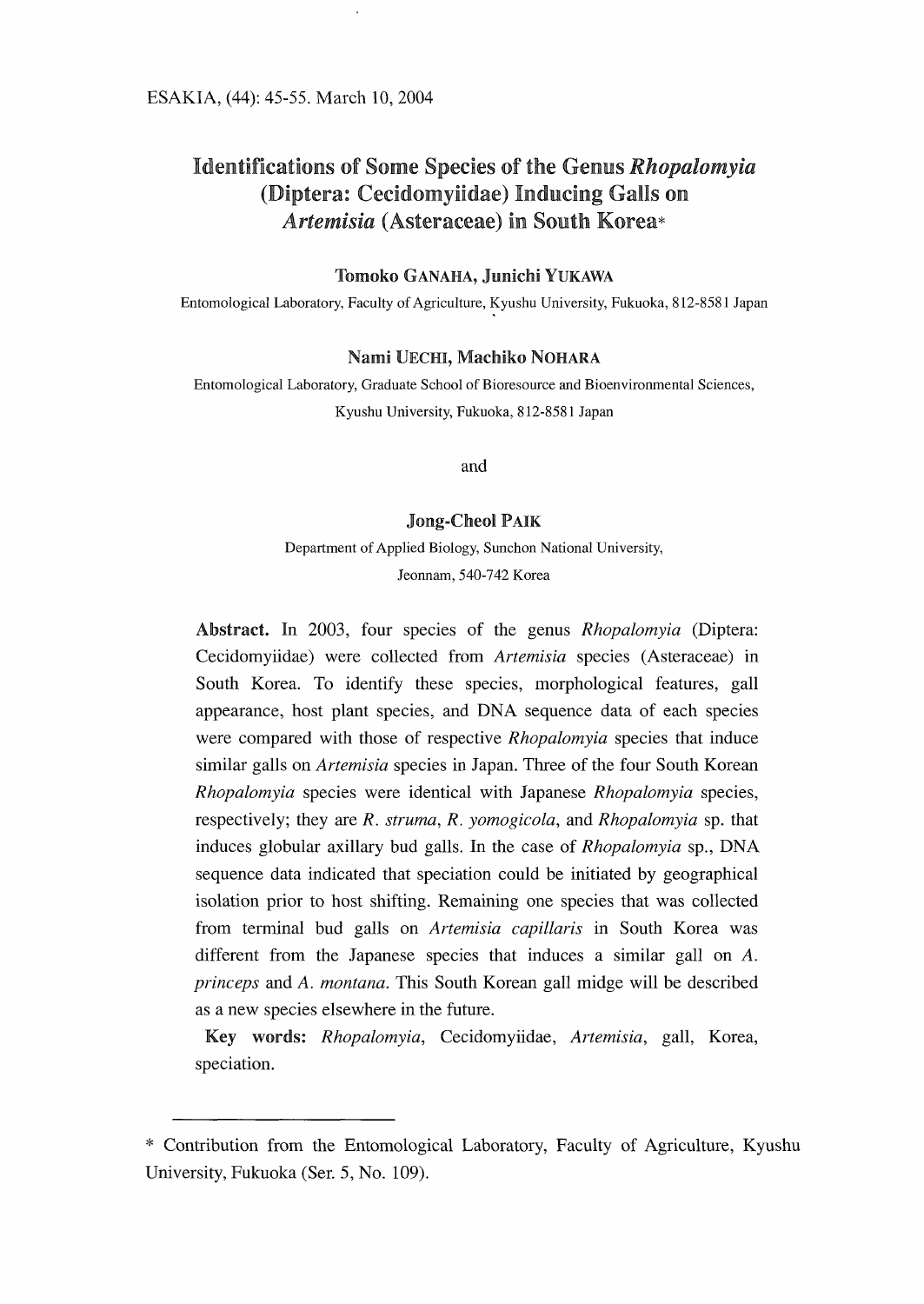# 46 T. GANAHA et al.

### Introduction

About 250 species of the genus Artemisia Linnaeus (Asteraceae) have been recorded in the world. In Japan, there are 31 Artemisia species, consisting of 24 in the section Artemisia and seven in the section Dracunculus (Satake et al., 1981; Hotta et al., 1989). Twelve Japanese gall midge species of the genus Rhopalomyia Riibsaamen, 1892 (Diptera: Cecidomyiidae) are known to utilize Artemisia feddei Leveille et Vaniot, Artemisia montana (Nakai) Pampan, and Artemisia princeps Pampan in the section Artemisia, and Artemisia capillaris Thunberg and Artemisia japonica Thunberg in the section *Dracunculus* as their host plants (Yukawa & Masuda, 1996).

From the Korean Peninsula and surrounding islands (Korea, hereafter), at least <sup>30</sup> gall-inducing species of Cecidomyiidae (Diptera) have been recorded (Saito, <sup>1</sup> 932; ESK & KSAE, 1994; Yukawa & Masuda, 1996; Kodoi et al, 2003). Four species of them have been identified as members of *Rhopalomyia* based on similarities of the appearance and structure of their galls to those induced by Japanese gall midges on Artemisia species. They are Rhopalomyia struma Monzen, 1937, Rhopalomyia giraldii Kieffer et Trotter, 1900, Rhopalomyia yomogicola (Matsumura, 1931), and Rhopalomyia artemisiae (Bouché, 1834).

In many cases, the appearance and structure of midge galls are specific to gall-midge species, and each gall is induced on particular plant taxa. Therefore, the galls are regarded as an extended phenotype of respective gall-midge species, except for some polyphagous species (e.g., Yukawa et al., 2003; Uechi et al., 2003; Uechi et al., 2004). Thus, the identification of these Korean Rhopalomyia species based on host plant and gall information seems to be reliable. However, it would be better to confirm the identification at the DNA level because there are some instances in which gall midges are different even when they induce the same sort of gall on the same host organ and species (Uechi et al., unpublished data).

In addition, comparison between the variation of haplotypes from different localities and that of haplotypes from different host plants will provide us with useful information about which of the factors, geographical isolation or host plant shift, primarily affect speciation of gall midges.

This paper intends to identify four species of *Rhopalomyia* that were collected from Sunchon, Jeonnam and its vicinity, South Korea. The identification was based not only on the morphological features of gall midges and the appearance of their galls but also onDNAsequence data, with which influence of the two factors, geographical isolation and host plant shift, on speciation were compared.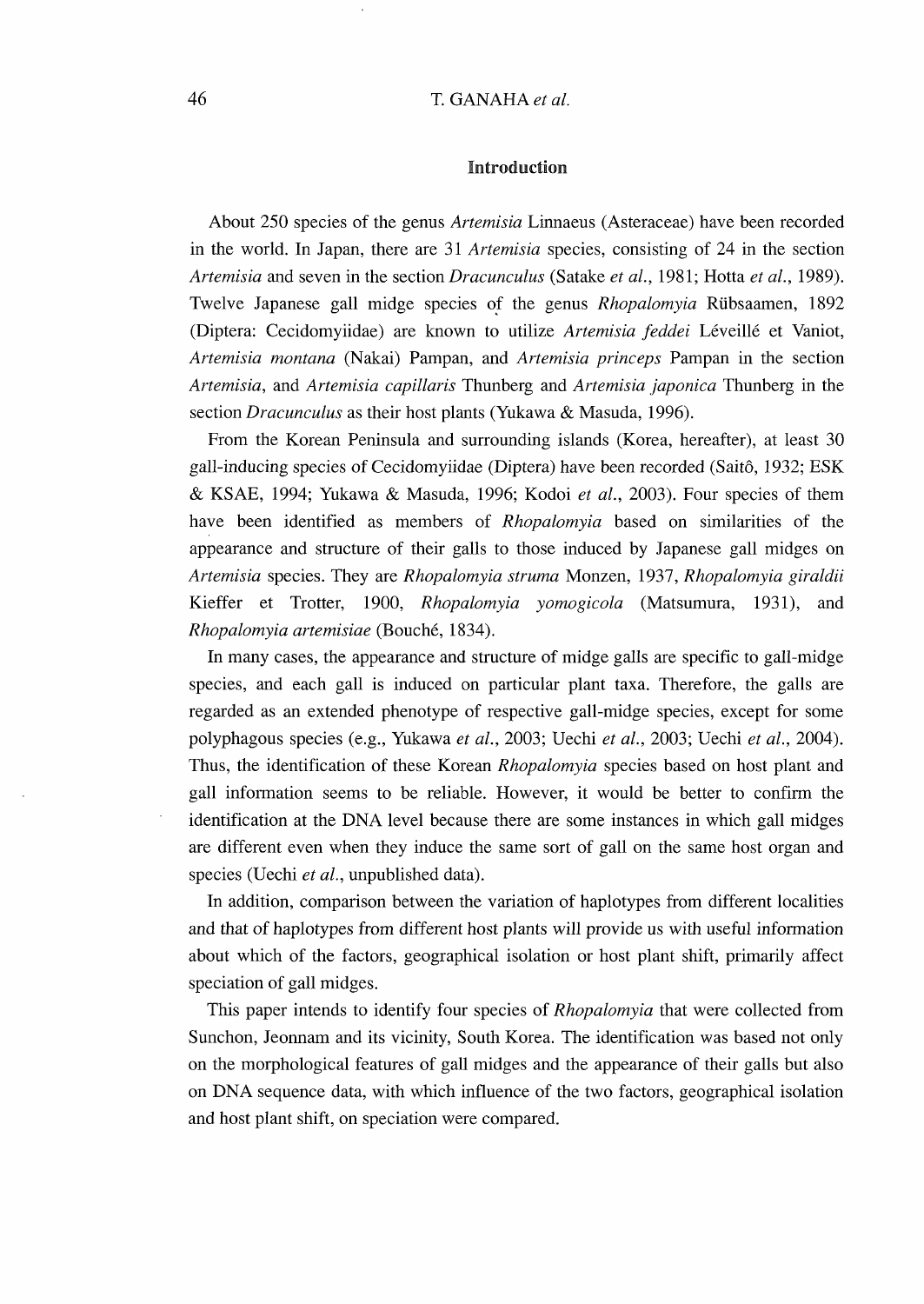### Materials and Methods

### Collection and preservation of specimens

Three sorts of gall on A. *princeps*, and one on A. *capillaris* were collected on May 28, <sup>2003</sup> from Sunchon, Jeonnam and its vicinity, the most southern parts of the Korean Peninsula. Among them, two sorts on A. princeps have been recorded from Korea; one is similar to a stem gall (Photograph Number: D-102 in Yukawa & Masuda, 1996) induced by R. struma in Japan and another is to a subconical leaf gall  $(D-112)$  induced by R. yomogicola in Japan. Remaining one on A. princeps is similar to an axillary bud gall (D-110) induced by Rhopalomyia species in Japan, but it was not recorded previously from Korea. The last one on A. capillaris was not found previously both in Japan and Korea, although its appearance is similar to a terminal bud gall induced by Rhopalomyia abdominalis Shinji, <sup>1938</sup> on A. montana or to that (D-108) by Rhopalomyia iwatensis Shinji, <sup>1938</sup> on A. japonica and A. princeps in Japan.

Some of these galls were dissected under a binocular microscope and unparasitized mature midge larvae and pupae were picked out of the galls and kept in 70-75 % ethanol for morphological studies or in 99.5  $%$  acetone for DNA analysis. Remaining galls were maintained in plastic containers (10 cm in diameter, 6 cm in depth) to rear adult midges. Emerged adults were also put into 70-75 % ethanol or 99.5 % acetone.

### Morphological study and identification of Rhopalomyia species

At the time of dissecting galls, appearance and inner structure of the galls collected from South Korea were examined. The South Korean gall midges obtained from these galls were compared, respectively, with Japanese Rhopalomyia species inducing galls that are similar to those collected from South Korea.

The full-grown larvae, pupae, and adults that had been stored in 70-75 % ethanol were mounted on slides in Canada balsam for microscopic study, based on the techniques outlined in Gagne (1989). These specimens were examined with a brightfield and phase-contrast microscopy, a Nikon ECLIPSE E400 microscope. Special attention was paid to dorsal and ventral papillae on larval prothorax, larval terminal segment, and pupal antennal sheath and frontal area, since they frequently exhibit species-specific features.

The slide-mounted specimens examined in this study are kept in the collection of Entomological Laboratory, Faculty of Agriculture, Kyushu University, Fukuoka, Japan.

### DNA extraction, amplification, and sequencing

At least three individuals of each species were used for DNA analysis. For every individual, total DNA was extracted from the whole body with the Dneasy tissue kit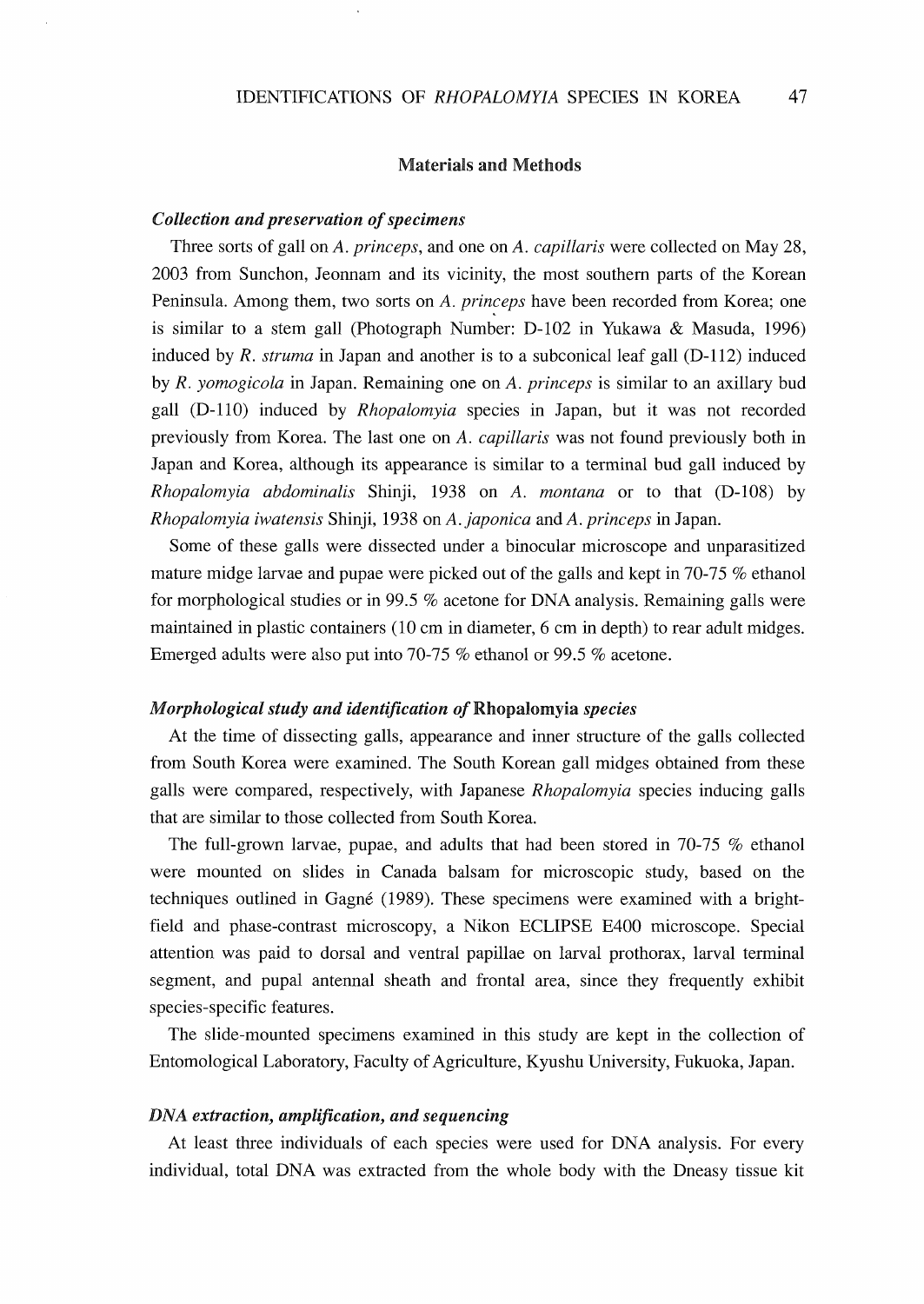# 48 T. GANAHA et al.

(Qiagen, Japan), following the manufacturer's instructions. A region of the cytochrome oxidase subunit <sup>I</sup> (COI) gene of mtDNA was amplified by PCR following the methods described by Yukawa et al. (2003). DNA of each specimen was amplified using the following primers: forward; 5'-GGATCACCTGATATAGCATTCCC-3' (COIS) and reverse; <sup>5</sup> '-CCCGGTAAAATTAAAATATAAACTTC-3' (COIA). These primers have been effectively used for many gall midges to determine intra- and inter-specific relations (e.g., Shirota et al., 1999; Yukawa et al., 2003; Uechi et al., 2003; Uechi et al., 2004). The amplified COI gene fragment of mtDNA was 439 bp long. This region corresponded to the bases 1752-2190 of the genome of Drosophila yakuba Burla (Diptera: Drosophilidae) (Clary & Wolstenholme, 1985).

The amplified products were purified with the QiAquick PCR purification kits (Qiagen, Japan) following the manufacturer's instructions. The purified products were sequenced by the dideoxy-nucleotide cycle sequencing procedure with the Dye-Terminator cycle sequencing kit (Perkin-Elmer, Warrington, UK) and TGRADIENT thermal cycler (Biometrica). Sequencing electrophoresis was done on an ll % Long Ranger<sup>TM</sup> gel with a LIC-4200S-2 automated DNA sequencer (Aloka Co. Ltd., USA). Both strands of the PCR products were sequenced.

### Molecular phylogenetic analysis

Phylogenetic analysis was conducted by the neighbor-joining (NJ) method (Saitou  $\&$ Nei, 1987) using the software package PHYLIP ver. 3.573c (Felsenstein, 1993). The resulting trees were evaluated by the bootstrap test (Efron, 1982; Felsenstein, 1985) based on 1,000 replications.

As outgroup taxa in the above analysis, the following two gall-midge species (Diptera: Cecidomyiidae) were used (Table 1): Contarinia okadai (Miyoshi) infesting the blossoms of Citrus spp. (Rutaceae) and Asphondylia yushimai Yukawa et Uechi, an important pest of soybean in Japan.

Nucleotide sequence data obtained in this study are registered with DDBJ (DNA Data Bank of Japan), EMBL (European Molecular Biology Laboratory), and GenBank nucleotide sequence databases (Table 1).

## Results

## Rhopalomyia struma-like gall midge inducing stem galls in South Korea

Eight haplotypes were found in the sequential variations of R. struma in Japan and one haplotype in the South Korean  $R$ . struma-like gall midge (Fig. 1). Among the eight haplotypes of R. struma, there were one  $(0.23 \%)$  to 12  $(2.73 \%)$  bp differences, and at most three differences in the <sup>146</sup> deduced amino acid residues. The South Korean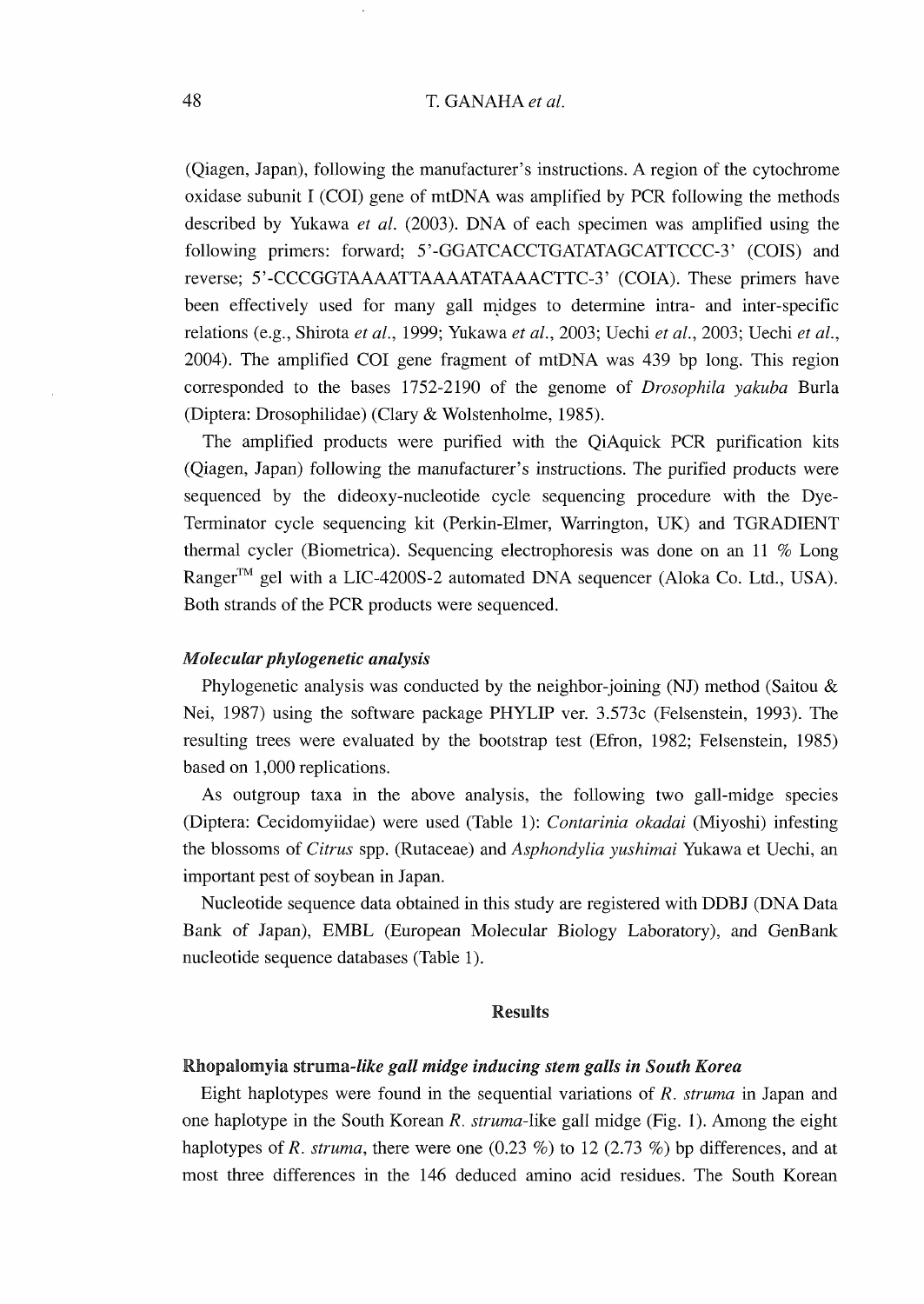haplotype was one (0.23 %) to eight (1.82 %) bp different from the haplotypes of  $R$ . struma and there were one to three differences in the amino acid residues. However, the South Korean haplotype was included in the clade of  $R$ . struma. The monophyly of the clade including the South Korean haplotype and Japanese  $R$ . struma was supported by a

Table 1. Specimens used for DNA analysis: two species of Rhopalomyia galling on Artemisia in South Korea and Japan and two outgroup species of gall midges, Contarinia okadai and Asphondylia yushimai.

| Gall midge           | Host plant  | Collection site               | Isolation name | Accession |
|----------------------|-------------|-------------------------------|----------------|-----------|
|                      |             |                               |                | $no.*$    |
| Rhopalomyia sp.      | A. princeps | Rifu, Miyagi, Japan           | mmtbprimyg01   | AB162385  |
|                      |             | Hakozaki, Fukuoka, Japan      | mmtbprifuk02   | AB162386  |
|                      |             |                               | mmtbprifuk03   | AB162387  |
|                      |             | Yufuin, Oita, Japan           | mmtbprioit04   | AB162388  |
|                      |             | Kokonoe, Oita, Japan          | mmtbprioit05   | AB162389  |
|                      |             |                               | mmtbprioit06   | AB162390  |
|                      |             | Ume, Oita, Japan              | mmtbprioit07   | AB162391  |
|                      |             | Kitagawa, Miyazaki, Japan     | mmtbprimyz08   | AB162392  |
|                      |             |                               | mmtbprimyz09   | AB162393  |
|                      |             |                               | mmtbprimyz10   | AB162394  |
|                      |             | Sunchon, Jeonnam, South Korea | mmtbprikor11   | AB162395  |
|                      |             |                               | mmtbprikor12   | AB162396  |
|                      |             |                               | mmtbprikor13   | AB162397  |
| R. struma            | A. montana  | Bibai, Hokkaido, Japan        | kukimonhok14   | AB162398  |
|                      |             |                               | kukimonhok15   | AB162399  |
|                      | A. princeps | Higashinaruse, Akita, Japan   | kukipriaki16   | AB162400  |
|                      |             |                               | kukipriaki17   | AB162401  |
|                      |             | Kureha, Toyama, Japan         | kukipritym18   | AB162402  |
|                      |             |                               | kukipritym19   | AB162403  |
|                      |             | Bunkyo, Fukui, Japan          | kukiprifki20   | AB162404  |
|                      |             | Misumi, Shimane, Japan        | kukiprismn21   | AB162405  |
|                      |             |                               | kukiprismn22   | AB162406  |
|                      |             |                               | kukiprismn23   | AB162407  |
|                      |             | Kitakyushu, Fukuoka, Japan    | kukiprifuk24   | AB162408  |
|                      |             |                               | kukiprifuk25   | AB162409  |
|                      |             |                               | kukiprifuk26   | AB162410  |
|                      |             | Yufuin, Oita, Japan           | kukiprioit27   | AB162411  |
|                      |             |                               | kukiprioit28   | AB162412  |
|                      |             |                               | kukiprioit29   | AB162413  |
|                      |             |                               | kukiprioit30   | AB162414  |
|                      |             | Kitagawa, Miyazaki, Japan     | kukiprimyz31   | AB162415  |
|                      |             |                               | kukiprimyz32   | AB162416  |
|                      |             |                               | kukiprimyz33   | AB162417  |
|                      |             | Sunchon, Jeonnam, South Korea | kukiprikor34   | AB162418  |
|                      |             |                               | kukiprikor35   | AB162419  |
|                      |             |                               | kukiprikor36   | AB162420  |
| Out group            |             |                               |                |           |
| Contarinia okadai    | Citrus iyo  | Tachibana, Yamaguchi, Japan   | ConokaYG-T267  | AB105485  |
| Asphondylia yushimai | Glycine max | Chikushino, Fukuoka, Japan    | SoyFuk15       | AB085787  |

Nucleotide sequence data used in this study are available from DDBJ, EMBL, and GenBank.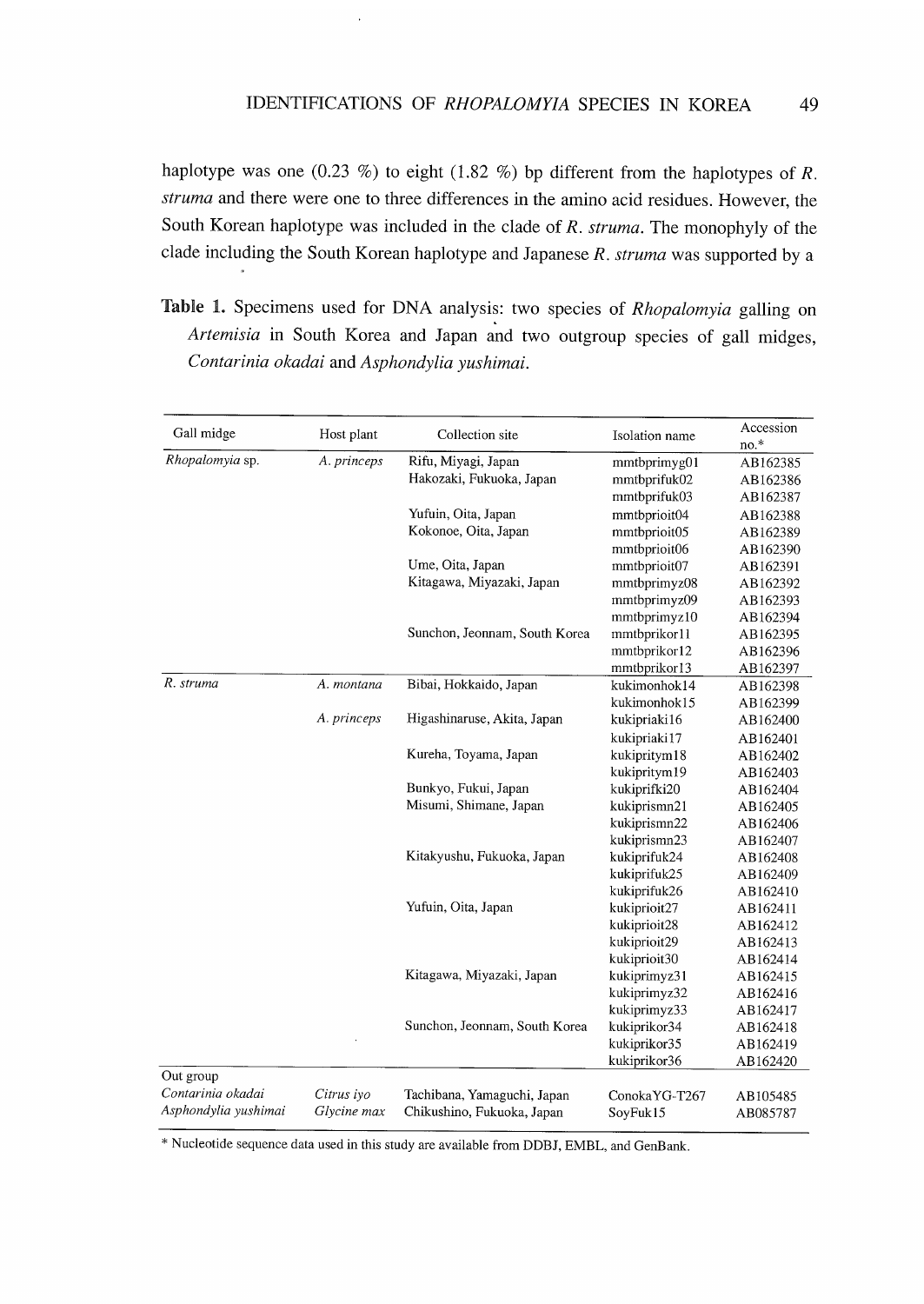

Fig. 1. NJ-tree based on 439 bp of the mtDNA COI gene for two Artemisia gall midges, Rhopalomyia struma and Rhopalomyia sp., from South Korea and Japan. Bootstrap values are indicated for nodes gaining more than <sup>60</sup> % support (1,000 replications). Contarinia okadai and Asphondylia yushimai were used as outgroup species. Sample numbers correspond to the respective isolation names registered in DNA database (see Table 1).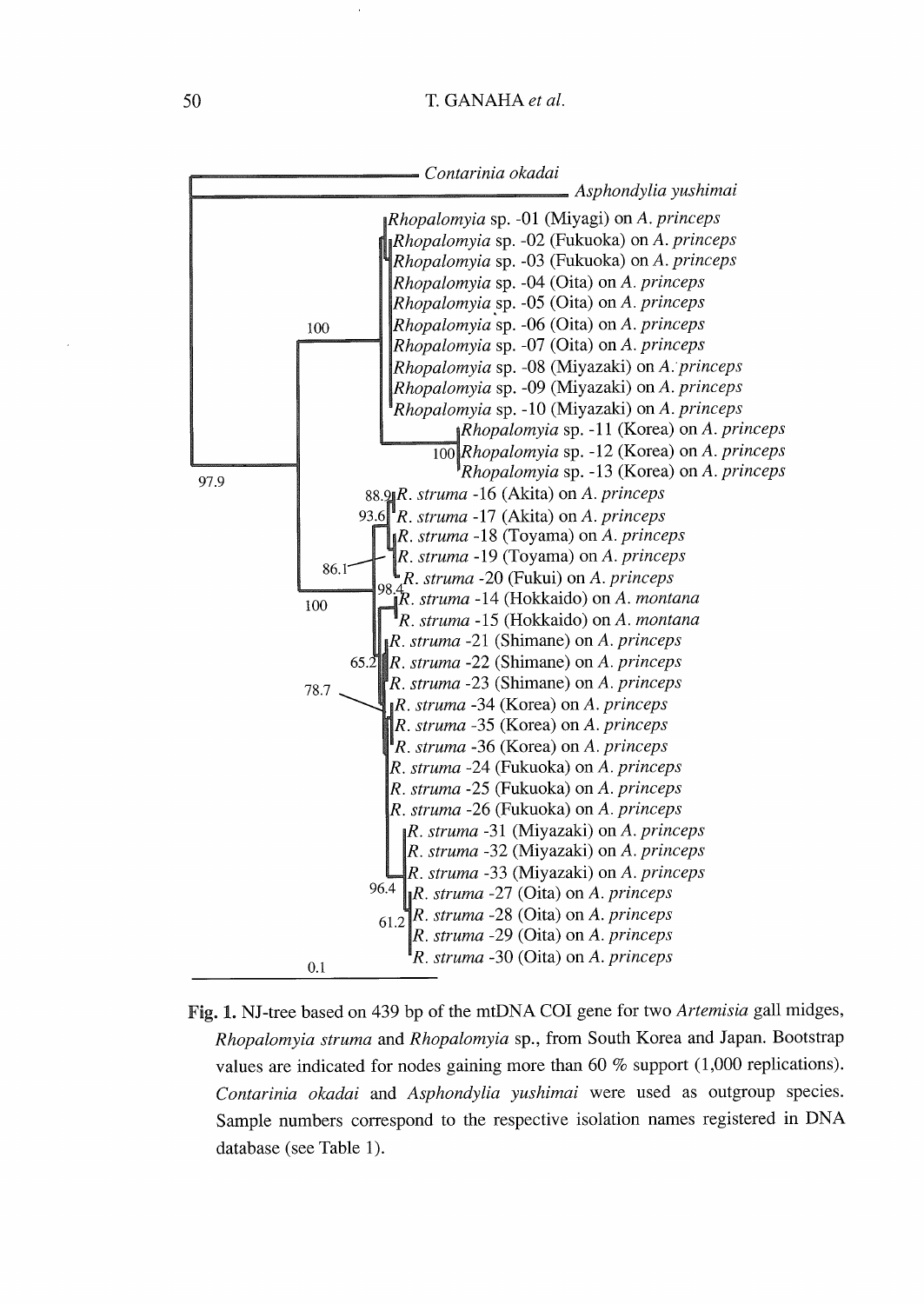

**Figs. 2-5.** Ventral view of pupal head (Scale bar  $= 0.1$  mm). 2: *Rhopalomyia struma* from South Korea, 3: Rhopalomyia struma from Japan, 4: Rhopalomyia sp. inducing axillary bud galls in South Korea, and 5: Rhopalomyia sp. inducing axillary bud galls in Japan.

100 % bootstrap value (Fig. 1). Morphological features, particularly those of pupal frontal area and the basal portion of antenna in pupa, also supported the identity between the South Korean (Fig. 2) and Japanese species (Fig. 3).

# Rhopalomyia yomogicola-like gall midge inducing subconical leaf galls in South Korea

At least 23 haplotypes were found in the sequential variations of R. yomogicola in Japan and three in the South Korean  $R$ . *yomogicola*-like gall midge. These South Korean haplotypes were included here and there in small, scattered clades consisting of a few Japanese haplotypes. NJ-tree was not indicated in this paper for R. yomogicola because further DNA analysis in different regions is required to confirm if these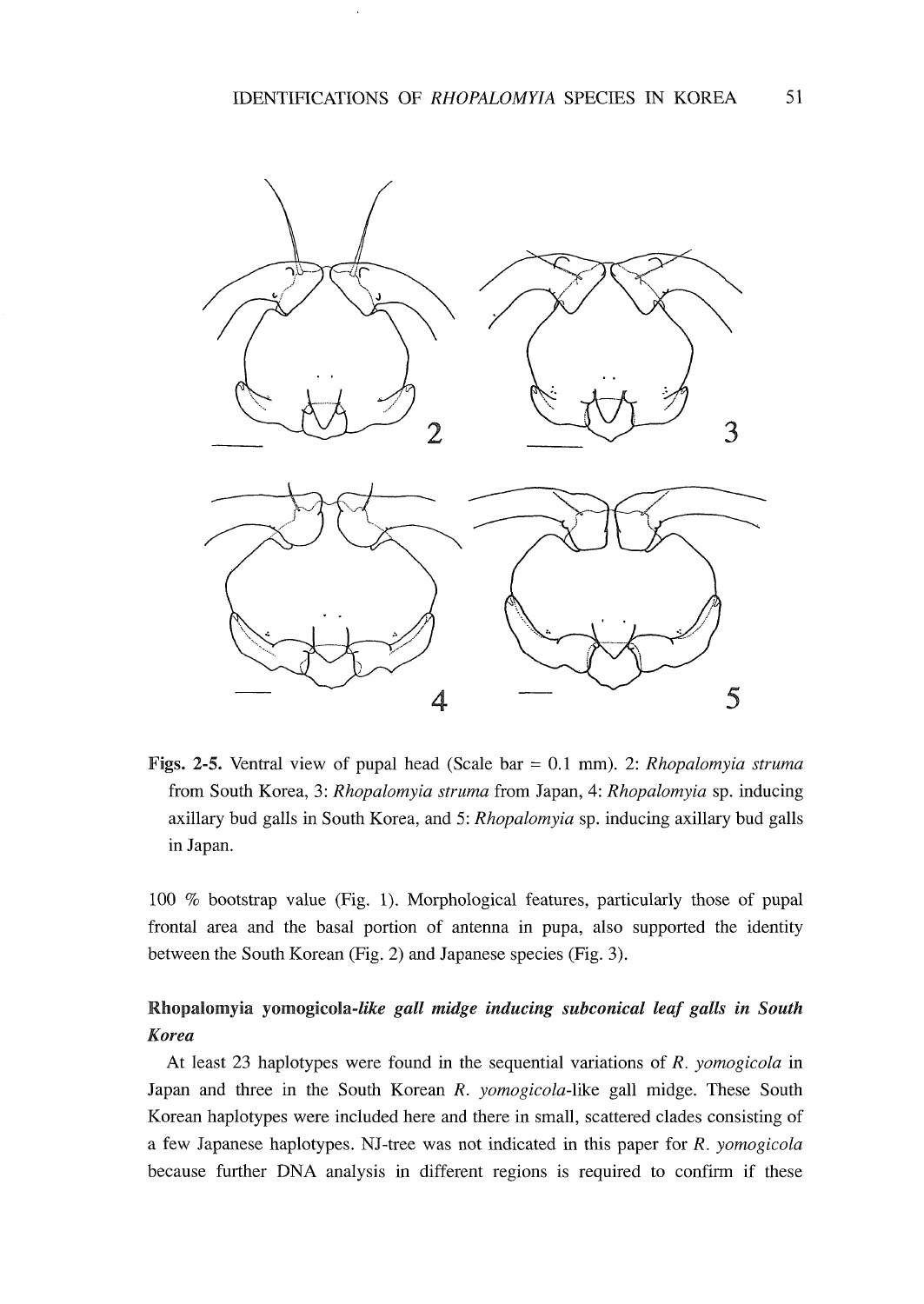scattered clades are unified into a main clade of R. vomogicola.

### Rhopalomyla sp. inducing globular axillary bud galls in South Korea

As to the Japanese Rhopalomyia species that induces globular galls on the axillary buds, there were two haplotypes in the individuals collected from Miyagi Prefecture and various prefectures in Kyushu (Fig. 1). Only one haplotype was found in the individuals of the South Korean Rhopalomyia species that induces globular axillary bud galls. Between the two haplotypes of the Japanese Rhopalomyia species, there were one (0.23 %) bp difference, and only one difference in the <sup>146</sup> deduced amino acid residues. The South Korean haplotype was 14 (3.19 %) to 15 (3.42 %) bp different from the Japanese haplotypes and there were seven to eight differences in the amino acid residues. However, the South Korean haplotype was included in the clade of the Japanese Rhopalomyia species. The monophyly of the clade including the South Korean haplotype and the Japanese *Rhopalomyia* species was supported by a 100 % bootstrap value (Fig. 1).

There were slight morphological differences in pupa between the South Korean and the Japanese species: base of antenna slightly developed anteriorly into a rounded lobe in the South Korean species (Fig. 4), while undeveloped and gently rounded in the Japanese species (Fig. 5).

## Rhopalomyia sp. inducing terminal bud galls in South Korea

The Rhopalomyia species that induces terminal bud galls on A. capillaris in South Korea was morphologically different in the basal portion of pupal antennal horn from R. abdominalis on A. montana and R. iwatensis on A. japonica and A. princeps in Japan. Sequencing data also supported the difference. These data are not indicated in this paper, because the South Korean species will be described as a new species in a separate paper.

### Discussion

Morphological features and DNA analysis indicated that three of the four South Korean Rhopalomyia species were identical with the Japanese Rhopalomyia species on Artemisia, respectively. They were R. struma, R. yomogicola, and the Rhopalomyia species that induces globular axillary bud galls. These results revealed that the species identification based on host plant and gall information was reliable at least for the interrelation between Artemisia and Rhopalomyia in South Korea and Japan.

Differences in the sequential variations of  $R$ . struma were very small between South Korean and Japanese populations and between different host plants, A. princeps and A. *montana* (Fig. 1). This means that diversification does not proceed in  $R$ . *struma* between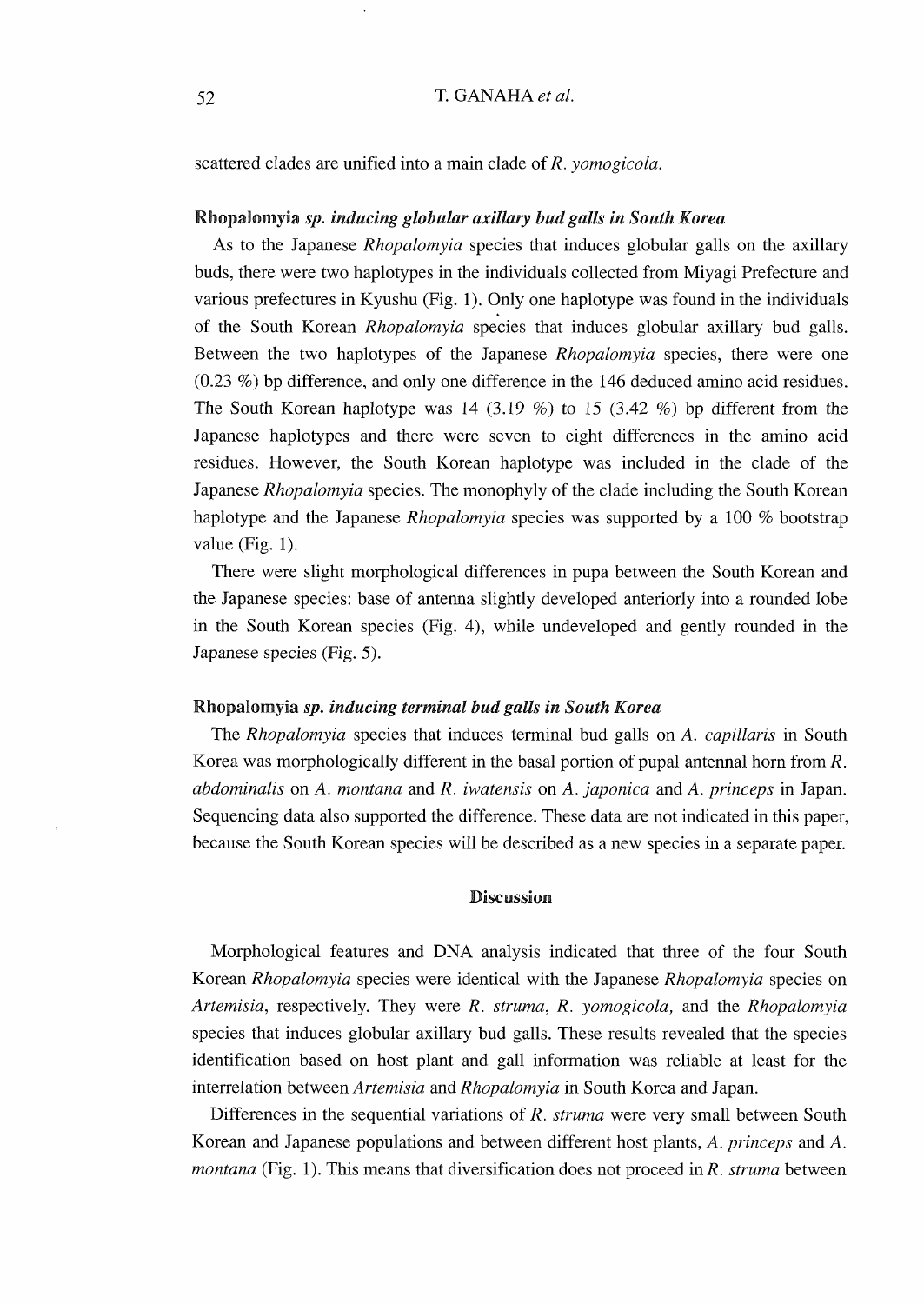the two areas and between the different host plants.

In contrast, there were relatively big differences between South Korean and Japanese populations in the sequential variations of the Rhopalomyia species that induces globular axillary bud galls on A. princeps (Fig. 1). In addition, there were slight morphological differences in the base of pupal antenna between the South Korean and the Japanese populations (Figs. 4, 5). Such differences do not mean that they are different species at the moment, but may suggest that they began to speciate.

In Japan, the *Rhopalomvia* species is known to induce the same sort of gall also on A. montana (Yukawa & Masuda, 1996), and preliminary DNA analysis showed relatively small sequential differences between populations on A. princeps, A. montana, and A.  $f$ eddei (Ganaha et al., unpublished data). In the case of the Rhopalomyia species, diversification could be initiated by geographical isolation prior to host plant shift.

As a result, the number of Rhopalomyia species in Korea stood at six, although the two previously recorded species, R. *giraldii* and R. *artemisiae*, could not be examined in this study.

### Acknowledgements

Weare grateful to Dr. Y.-C. Jung (Department of Biology, Sunchon National University) for identifications of Artemisia species in South Korea, and to Mr. S. Sato (Entomological Laboratory, Kyushu University) for his help in preparing slide-mounted specimens. Three of us, T. Ganaha, N. Uechi, and M. Nohara, thank Dr. O. Tadauchi, Dr. S. Kamitani, and Mr. D. Yamaguchi (Entomological Laboratory, Kyushu University) for their encouragements.

### References

- Bouche, P. F., 1834. Naturgeschichte der Insekten, besonders in Hinsicht ihrer ersten Zustände als Larven und Puppen. 1. vi + 216 pp. 10 pls., Nicolaischen Buchhandlung, Berlin.
- Clary, D. O. & D. R. Wolstenholme, 1985. The mitochondrial DNA molecule of Drosophila yakuba: nucleotide sequence, gene organization, and genetic code. J. Mol. Evol., 22: 252-271.
- Efron, B., 1982. The Jackknife, the Bootstrap, and Other Resampling Plans. 92 pp. Society for Industrial and Applied Mathematics, Philadelphia.
- ESK & KSAE (The Entomological Society of Korea and The Korean Society of Applied Entomology), 1994. Check List of Insects from Korea. 744 pp., Kon-Kuk University Press, Seoul.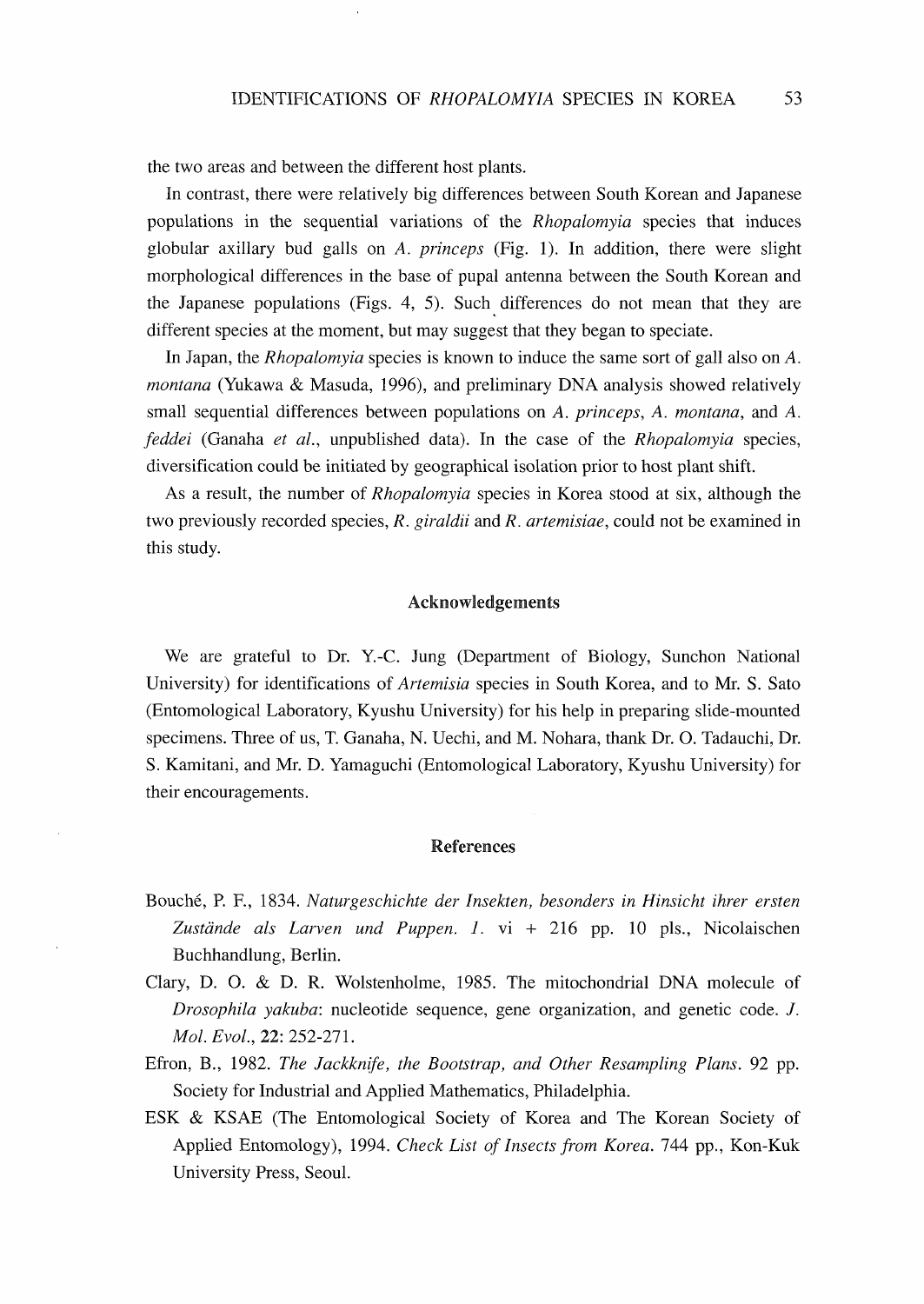- Felsenstein, J., 1985. Confidence limits on phylogenies: an approach using the bootstrap. Evolution, 39: 783-791.
- Felsenstein, J., 1993. PHYLIP (Phylogeny Inference Package) Version 3.5c. University of Washington, Seattle.
- Gagne, R. J., 1989. The Plant-feeding Gall Midges of North America. <sup>355</sup> pp., Cornell University Press, Ithaca, New York.
- Gagne, R. J., 2004. A catalog of the Cecidomyiidae (Diptera) of the world. Mem. Entomol. Soc. Wash., 25: 1-408.
- Hotta, M., K. Ogata, A. Nitta, K. Hoshikawa, M. Yanagi & K. Yamazaki, 1989. Useful Plants of the World. <sup>1499</sup> pp., Heibonsha, Tokyo. (In Japanese.)
- Kieffer, J. J. & A. Trotter, 1900. Description d'une Cecidomyie nouvelle de Chine. Bull. Soc. ent. Fr., 1900: 233.
- Kodoi, F., H.-S. Lee, N. Uechi & J. Yukawa, 2003. Occurrence of Obolodiplosis robiniae (Diptera: Cecidomyiidae) in Japan and South Korea. Esakia, (43): 35-42.
- Matsumura, S., 1931. <sup>6000</sup> Illustrated Insects of Japanese-Empire, p. 403, Koutou Shoin, Tokyo. (In Japanese.)
- Monzen, K., 1937. On some new gall midges. *Kontyû*, 11: 180-194. (In Japanese.)
- Saitô, K., 1932. [Studies of insect galls in Korea]. Bull. Sci. Res. Alumni Assoc. Morioka Coll. Agr. Forest., (7): 93-107. (In Japanese.)
- Saitou, N. & M. Nei, 1987. The neighbor-joining method: a new method for reconstructing phylogenetic trees. Mol. Biol. Evol., 4: 406-425.
- Satake, Y., H. Hara, S. Watari & T. Tominari, 1981. Wild Flowers of Japan. Herbaceus Plants III. 259 pp., Heibonsha, Tokyo. (In Japanese.)
- Shinji, O., 1938. Four new and one known species of gall midges from Japan. Ins. World, 42: 335-340. (In Japanese.)
- Shirota, Y, K. lituka, J. Asano, J. Abe & J. Yukawa, 1999. Intraspecific variations of mitochondrial cytochrome oxidase I sequence in an aphidophagous species, Aphidoletes aphidimyza (Diptera: Cecidomyiidae). Entomol. Sci., 2: 209-215.
- Uechi, N., M. Tokuda, J. Yukawa, F. Kawamura, K. K. Teramoto & K. M. Harris, 2003. Confirmation by DNA analysis that *Contarinia maculipennis* (Diptera: Cecidomyiidae) is a polyphagous pest of orchids and other unrelated cultivated plants. Bull. ent. Res., 93: 545-551.
- Uechi, N., J. Yukawa & D. Yamaguchi, 2004. Host alternation by gall midges of the genus Asphondylia (Diptera: Cecidomyiidae), pp. 53-66. In Evenhuis, N. L. & K.Y Kaneshiro (eds.), Contributions to the Systematics and Evolution of Diptera. D. Elmo Hardy Mem.Vol. Bishop Mus. Bull. Entomol., 12.
- Yukawa, J. & H. Masuda, 1996. Insect and Mite Galls of Japan in Colors. 826 pp., Zenkoku Nôson Kyôiku Kyôkai, Tokyo. (In Japanese with English explanations for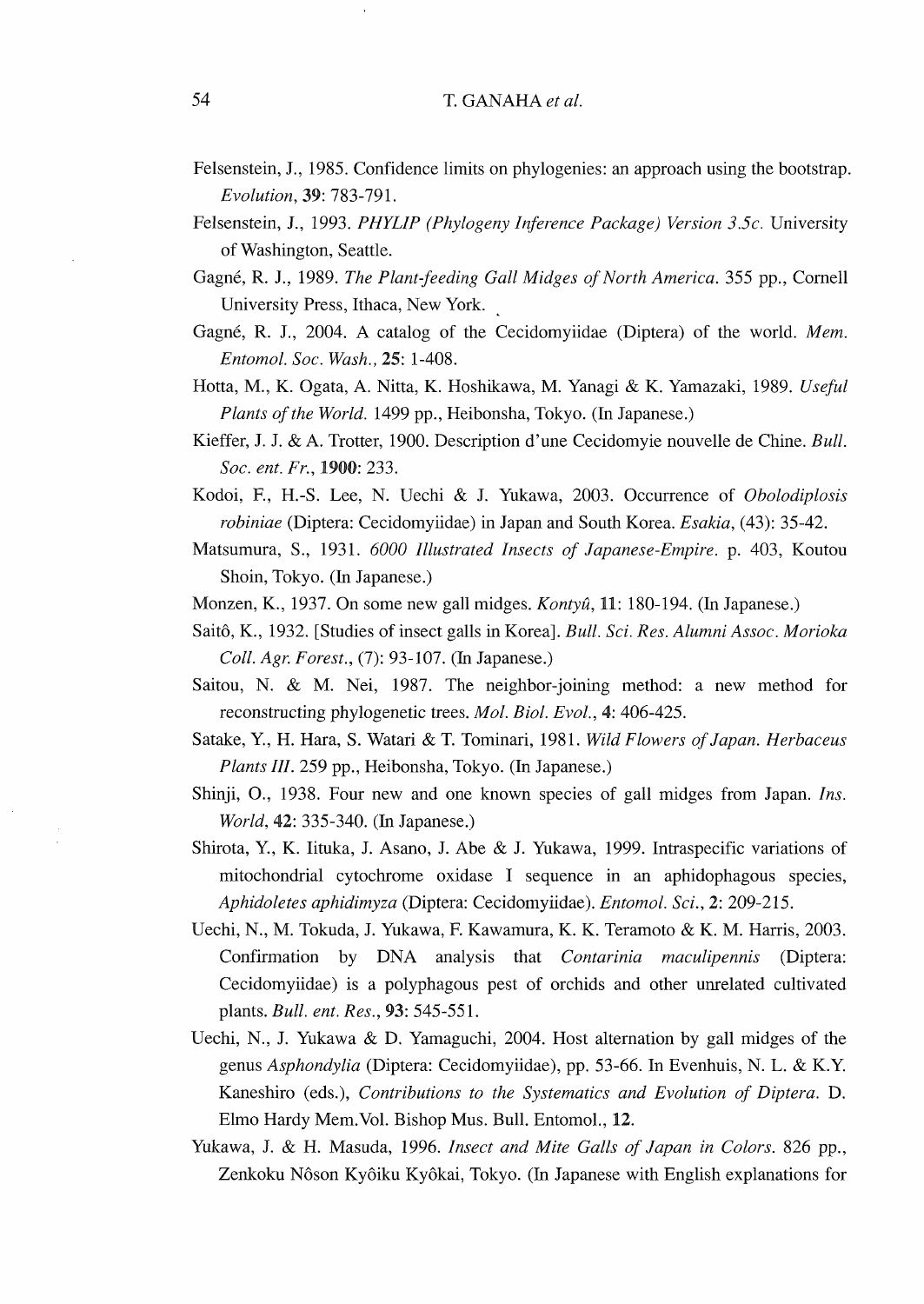$\ddot{\phantom{a}}$ 

color plates.)

Yukawa, J., N. Uechi, M. Horikiri & M. Tuda, 2003. Description of the soybean pod gall midge, Asphondylia yushimai sp. n. (Diptera: Cecidomyiidae), a major pest of soybean and findings of host alternation. Bull. ent. Res., 93: 73-86.

 $\ddot{\phantom{a}}$ 

 $\bar{z}$